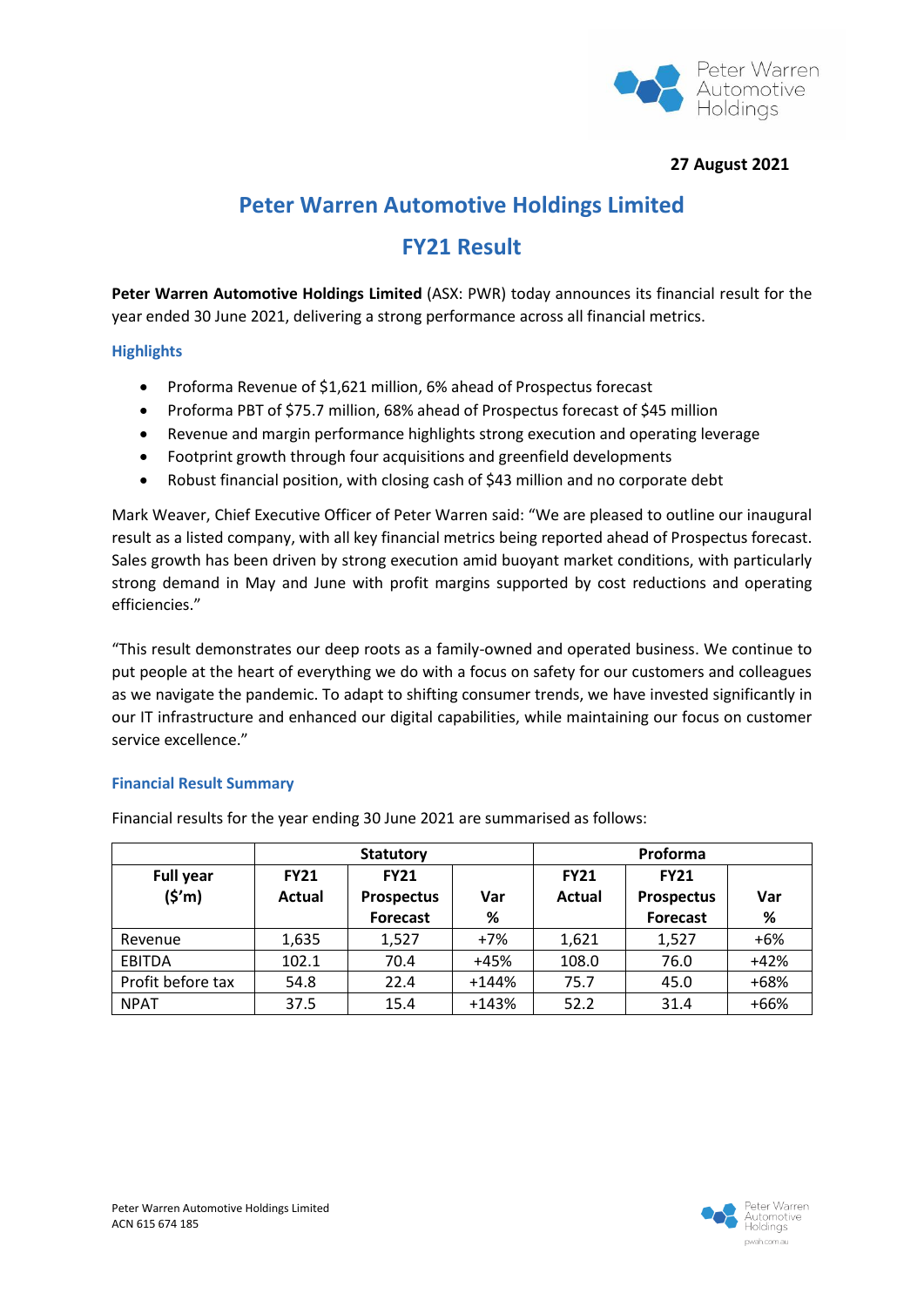

#### **FY21 Results Review**

Proforma revenue of \$1,621 million was up 17.8% on FY20, exceeding our expectations. This was underpinned by heightened demand particularly in the latter part of the financial year. Total new vehicle unit growth from FY19 to FY21 has increased +0.6% (2 year CAGR) which is above the national market which declined 2.8% over the same period.  $1$  (2 year CAGR).

All revenue departments, including New Vehicles, Used Vehicles, Aftermarket, Parts and Accessories, Finance and Insurance (F&I) and Service delivered growth in the year. This indicates performance beyond the buoyant market conditions, showcasing our "bundling" approach to every consumer transaction.

The strong revenue growth, combined with delivery of planned cost reductions, improved supplier terms and operating efficiencies have delivered significant operating leverage, with proforma EBITDA margin of 6.7% (FY20: 3.6%).

In addition to benefiting from strong volumes, an improved gross profit per unit was evident in the market. Proforma gross profit margins were 18.0%, some 200bps above FY20 and 110bps ahead of Prospectus forecast. Strong revenue growth in higher margin revenue categories such as service, aftermarket and F&I also contributed.

Our ongoing focus on operating efficiencies and cost reductions delivered a proforma operating cost margin of 11.4% which is an improvement of 110bps on the prior year and ahead of the Prospectus forecast by 60bps. Proforma operating costs were 1% above Prospectus forecast on revenue 6% higher than Prospectus forecast.

Operating costs have benefited from a managed cost reduction strategy, with costs savings (as a percentage of revenue) being delivered across employee benefits expense, advertising and inventory holding costs. Improvements in employee expenses were delivered in the main through a reduction in trading hours, without impacting revenues.

Interest expense, which includes floor plan interest relating to our inventory holdings, was well managed. The proforma result also includes \$2.2 million of incremental depreciation relating to Warwick Farm and Southport properties which were acquired as part of the IPO.

#### **COVID-19: Resilient Operating Model**

Throughout the pandemic, the safety of our customers and our team has been of utmost importance. We have managed our workforce during lockdown periods in line with the business activity and relevant government regulations. We also continue to invest in our people, with 365 new apprenticeship and traineeship opportunities created during the year.

Our experiences this year have highlighted the resilience of our operating model and that order volumes recover quickly once lockdowns ease. The FY21 statutory result includes \$0.5m (net) in JobKeeper income which is excluded from the proforma result. The work undertaken to adapt our operations and deliver efficiencies during the year enabled us to repay Jobkeeper for FY21.



<sup>&</sup>lt;sup>1</sup> VFacts Australia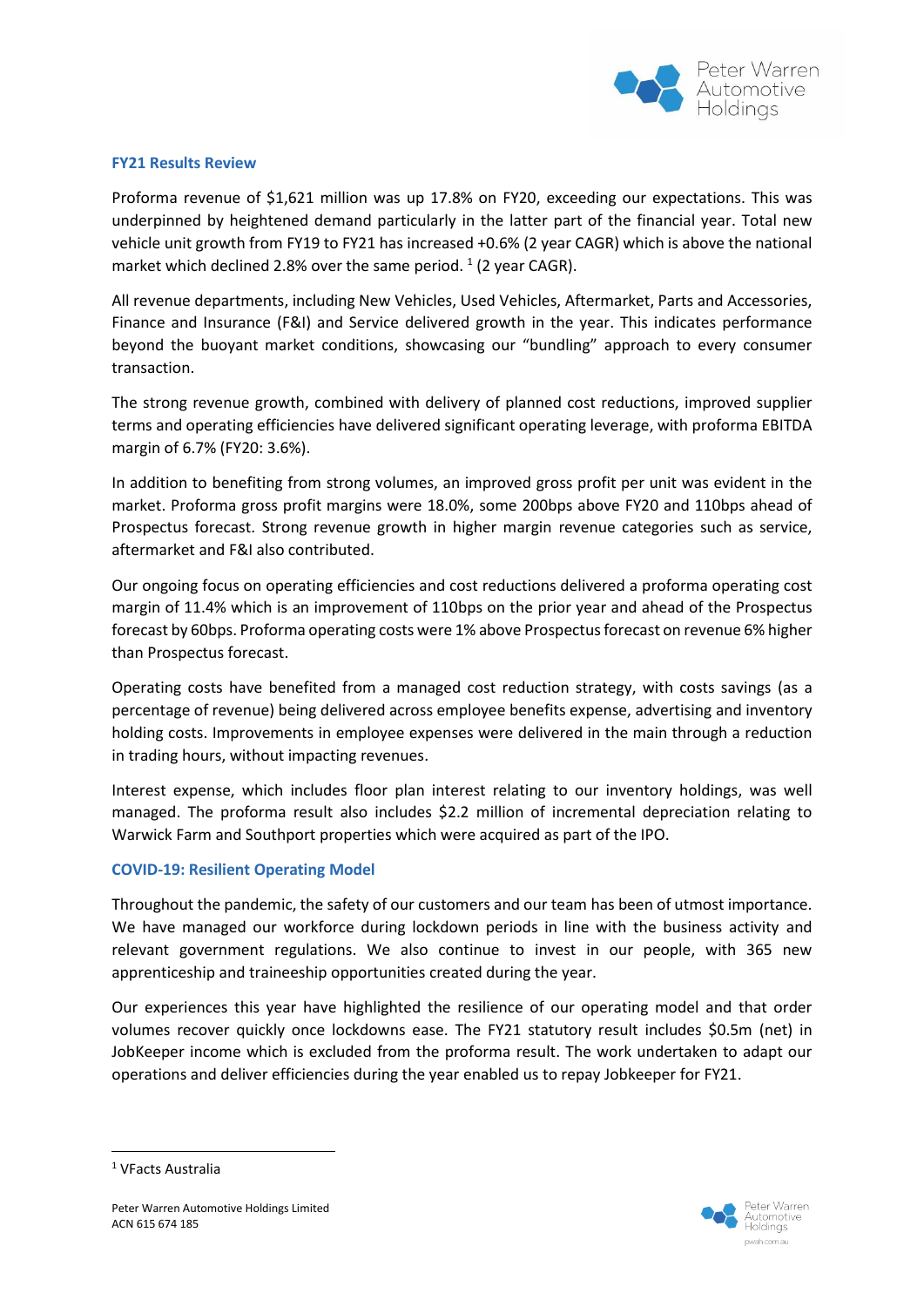

We continue to demonstrate our ability to adapt and respond to the current environment, fasttracking the implementation of click & collect and contactless trading to ensure we safely manage the needs of our customers. We have made significant investments in our IT infrastructure, responding to shifting consumer trends, and enhanced our digital capabilities through new website rollouts and enhanced digital functionality.

Mark Weaver, CEO, commented: "While the current operating environment presents many challenges it also creates opportunities. With continued investment in our employees, strong relationships with OEMs and our strong financial position we are well positioned to respond to dynamic market conditions."

## **Strategic Priorities**

Our strategic roadmap, which we outlined in the Prospectus, has 3 key elements:

- **Evolution of our property portfolio** ownership or long-term leases of key strategic properties;
- **Continued organic growth –** expansion of current operations in the sale of new and used vehicles and the provision of complementary services; and
- **Acquisition opportunities**  pursue new acquisition opportunities, with a disciplined approach to screening based on factors including strategic rationale, location and value.

The group has pursued all three growth elements since listing in April 2021, and pleasingly settled several acquisitions in the last quarter funded from operating cashflows. We are delighted to welcome the following additions to our group:

- **Tweed Mazda** Tweed Heads, Northern New South Wales; acquired 1 June 2021
- **Collins Honda** Rockdale, Greater Sydney; acquired on 16 June 2021
- **Northern Rivers Honda** Lismore, Northern NSW; operating from 1 July 2021
- **Patriot Campers** Arundel Commercial Centre, Gold Coast; becoming the first agent appointment in Australia

#### **Strong Financial Position**

With the successful completion of the IPO, which included the acquisition of the Warwick Farm and Southport properties, Peter Warren is in a strong financial position, with closing cash of \$43 million and no corporate debt. Along with our cash generative business model, this provides the financial flexibility to support our growth plans.

As foreshadowed in the Prospectus, no dividend has been declared for the year ending 30 June 2021.

## **Trading Update**

Trading in July and August has been impacted by lockdowns in NSW and, to a lesser extent, QLD.

However, the impact has been mitigated somewhat by a strong new vehicle order bank at 30 June 2021 which has supported the delivery of new vehicles in Q1FY22. We have taken proactive steps to adapt to these challenges, including adapting the sales model to click and collect and further enhancing our digital capabilities.

The supply of new vehicles also remains uncertain with varied constraints across our OEM partners.